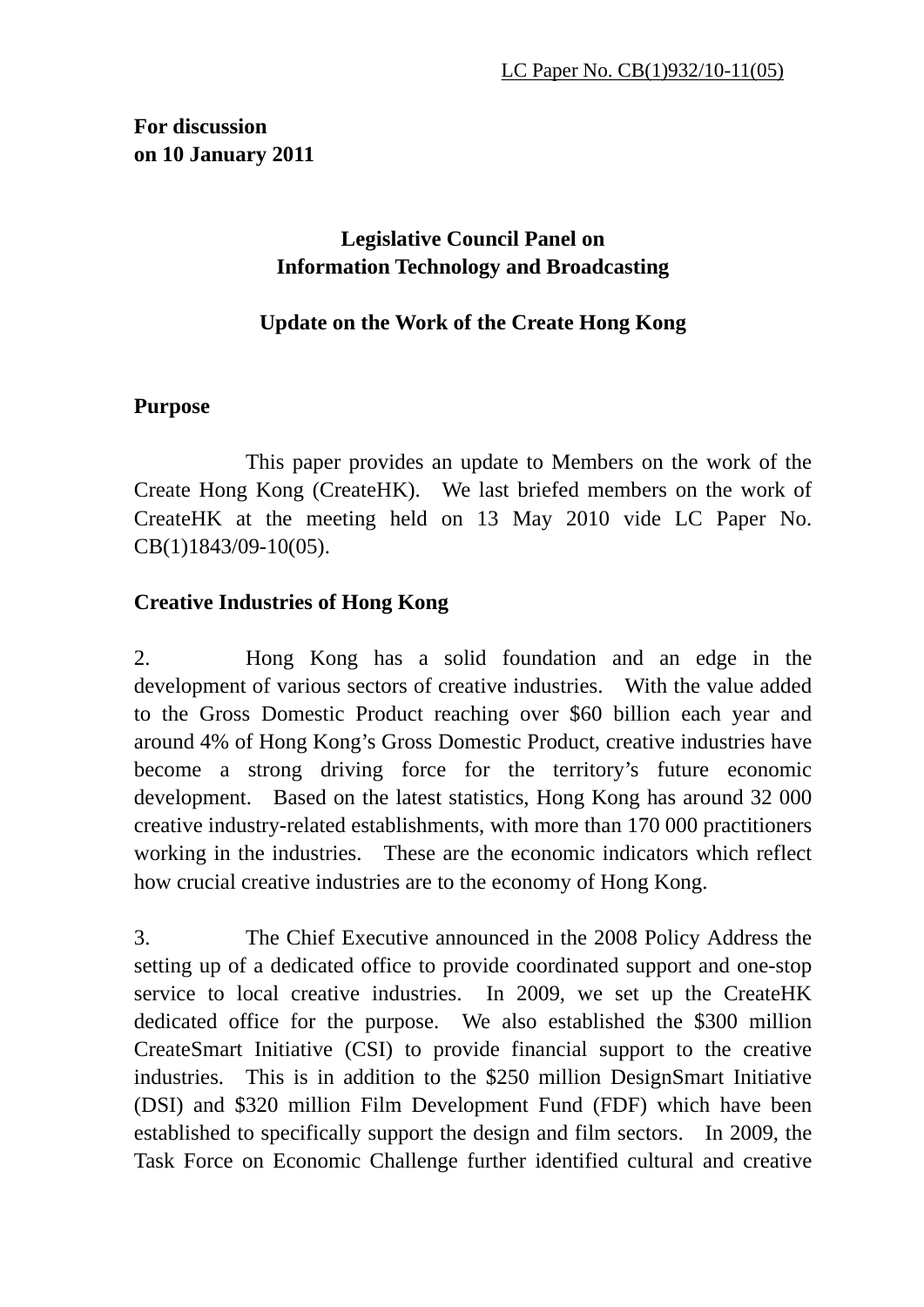industries as one of the six economic areas with high growth potential in Hong Kong.

4. After consultation with the Legislative Council and the industries, we have formulated a seven-pronged strategy to drive the development of creative industries in Hong Kong. These strategies are -

- (a) nurturing a pool of creative human capital which forms the backbone of our creative economy;
- (b) facilitating start-ups and development of creative establishments;
- (c) generating demand for innovation and creativity and expanding local market size for creative industries;
- (d) promoting creative industries on the Mainland and overseas to help explore outside markets;
- (e) fostering a creative atmosphere within the community;
- (f) developing creative clusters in the territory to generate synergy and facilitate exchanges; and
- (g) organising major events to promote Hong Kong as Asia's creative capital.

## **Funding Schemes Administered by CreateHK**

5. The CSI has been well received by the creative industries since its establishment. As at end December 2010, we have received over 110 applications, and a total of \$74.6 million has been granted to 41 projects. These funded projects include supporting the participation of local creative talent in international competitions; providing paid internship opportunities for young people aspiring to developing a career in creative industries; and assisting the industries in organising activities in the Mainland and overseas to demonstrate the abilities of our creative talent and establishing a platform for promotion of their business and marketing activities.

6. Regarding the DSI, we have received 530 applications as at end December 2010, and approved 365 projects, with total funding of \$162 million allocated since 2004 when the DSI was first established. Projects funded by the DSI include conferences, seminars, workshops, exhibitions, design competitions and awards, training courses, design research and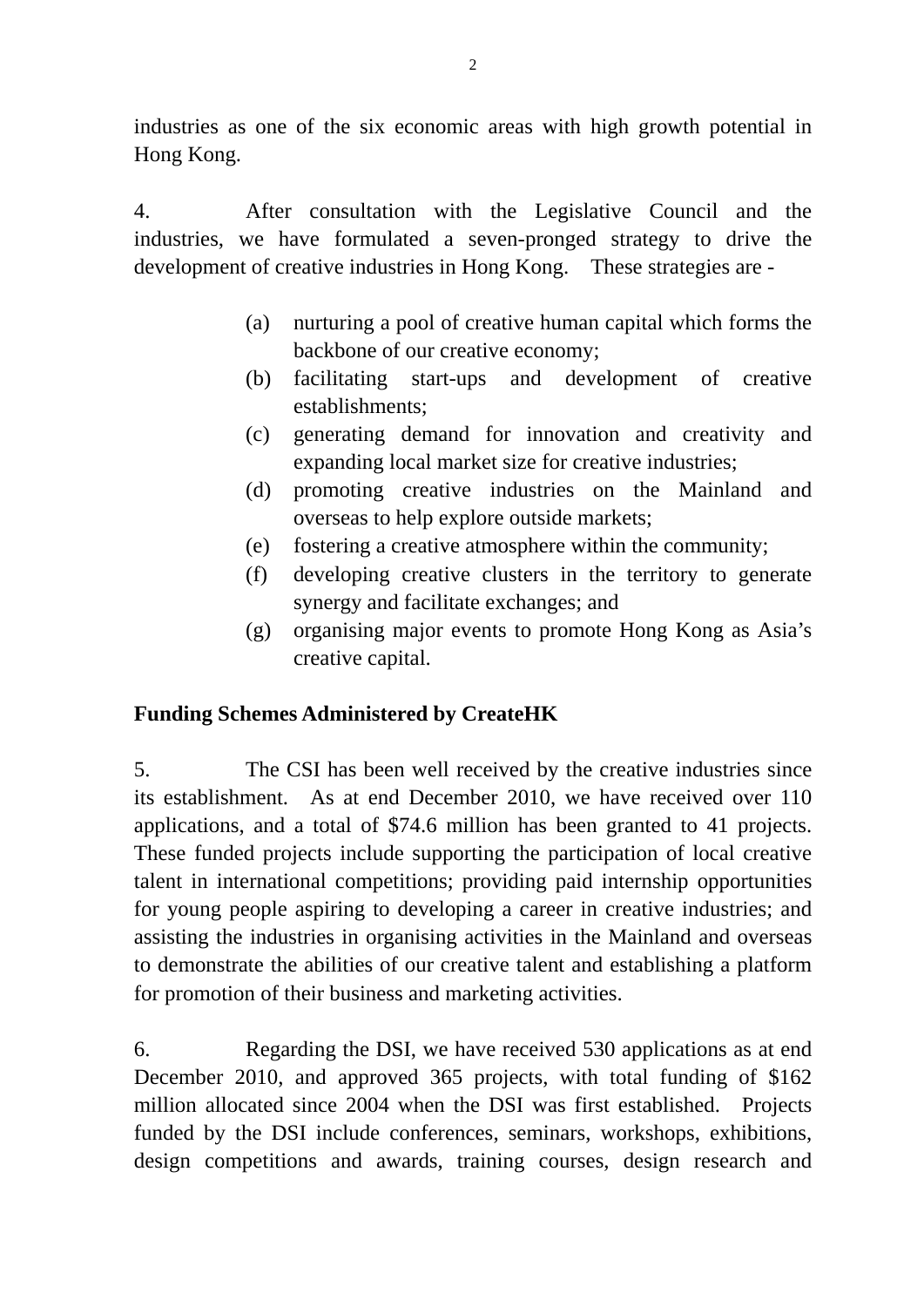design-business collaboration projects. Of the 365 approved projects, 310 are design-business collaboration projects undertaken by small and medium sized enterprises. The value of the design activities generated from these projects amounts to some \$46 million. Indeed, the value added of the design sector has increased by over 200% from around \$530 million in 2004 to around \$1 600 million in 2008.

7. For the FDF, we have received 110 applications for film-related projects, and approved 69, with total funding of around \$120 million allocated. In addition, a total of 14 film productions have been financed by the FDF, amongst which 10 were submitted by small and medium sized film production companies, including independent production houses which do not have their own distribution network. Eight directors and four producers took part in the production of feature film for the first time through the support of FDF. We believe the FDF has continued to play a positive role in nurturing film talent and succeeded in providing finance to the small and medium sized film production companies for film production. The total annual number of local film productions has increased from around 50 in 2008 to over 70 in 2009 as well as 2010.

# **Incubation Programmes Funded by CreateHK**

8. The Design Incubation Programme is funded by the DSI and run by the Hong Kong Science and Technology Parks Corporation, in collaboration with the Hong Kong Design Centre (HKDC). Over 70 design start-ups have been admitted to the InnoCentre as incubatees since 2006. The incubatees have so far won 31 awards and have filed 36 applications for patents. As at end December 2010, 38 of the 41 graduated incubatees are still in business, achieving a survival rate of 93%.

9. As regards the Cyberport Digital Entertainment Incubation-cum-Training (IncuTrain) Programme, over 530 headcounts were created among the Cyberport incubatees and alumni, and over 91 original patents were registered since the programme's inception in 2006. A digital entertainment cluster has been formed at the Cyberport. Overall, a total of 122 companies have been admitted as incubatees, out of 266 applications received. As at end December 2010, 37 of the 40 graduated incubates are still in business, achieving a survival rate of 93%.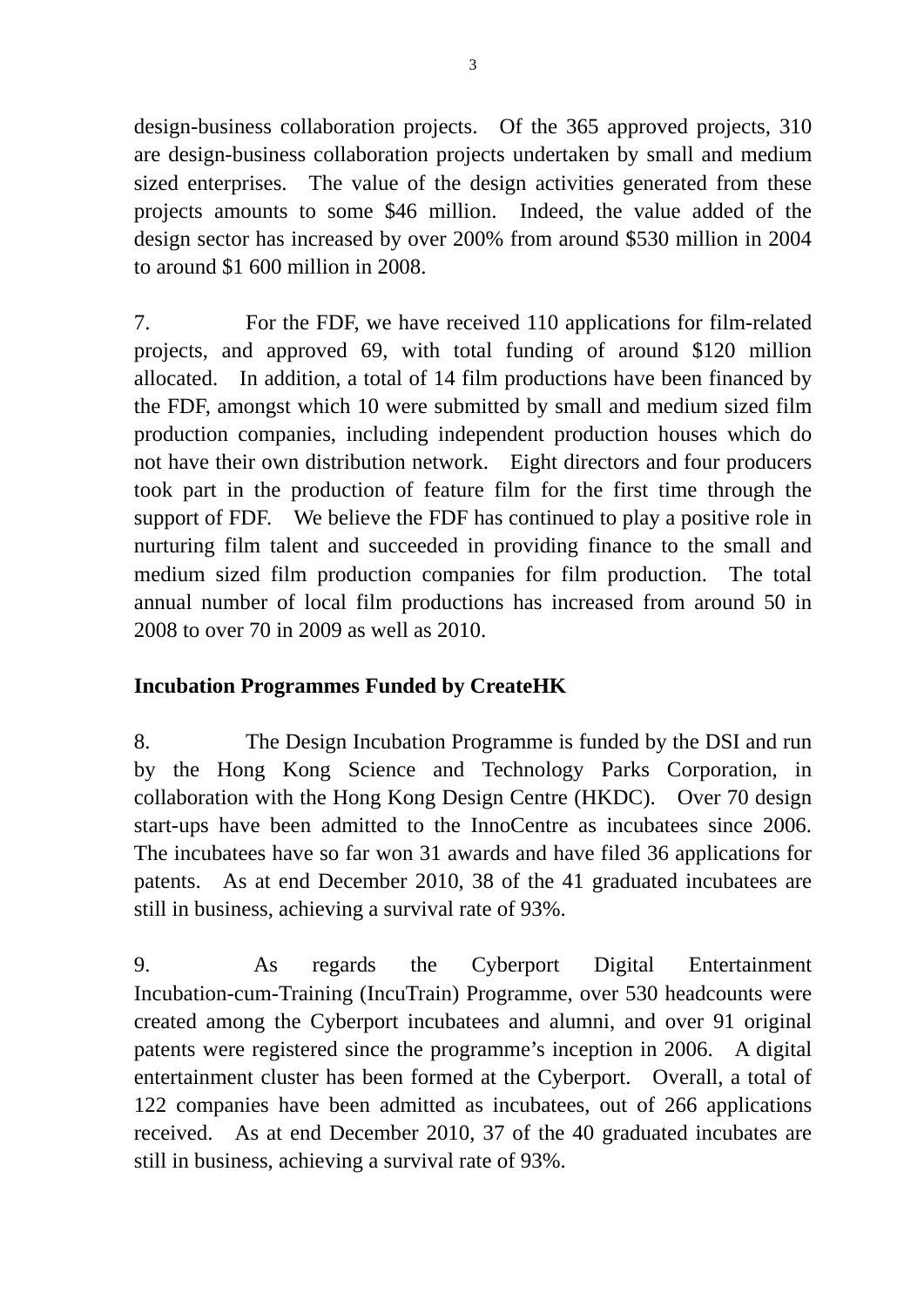#### **Key Highlights in 2010**

10. In 2010, CreateHK has been working with the creative industries to introduce measures in support of promotion of the creative industries in Hong Kong according to the seven-pronged strategy set out in paragraph 5 above. In particular, CreateHK is committed to assisting industry groups in organising major local creative events that attract enterprises, talents and academics related to creative industries from around the world to visit the territory, thereby consolidating Hong Kong's status as Asia's creative capital. During the year, we have rendered assistance and support to over 60 promotion events, which have attracted more than 980 000 participants from the local community and from more than 30 countries and regions. The key projects and measures undertaken by CreateHK in the past year are set out in ensuing paragraphs.

## *Creative Industries-related Events during Shanghai Expo*

11. Riding on the opportunity presented by the World Exposition 2010 Shanghai China ("Shanghai Expo") which completed in October 2010, we worked with our creative industries to organise a series of activities in Shanghai during the Expo event to promote Hong Kong's creativity. These activities include the six-month "Hong Kong: Creative Ecologies" exhibition that showcased Hong Kong's creative talent and the local creative industries' global influence; the "Hong Kong Ani-Com Carnival" which presented the history, development and distinctive edges of Hong Kong's comics and animation industry; and the "Fashion Visionaries – Hong Kong" exhibition which demonstrated the creativity of local fashion designers and the development of Hong Kong's fashion sector throughout the years.

12. The events showcasing Hong Kong's creative industries during the Shanghai Expo were all very successful, leaving the community and tourists in Shanghai deeply impressed by our creative industries. For example, the "Hong Kong: Creative Ecologies" exhibition attracted some 100 000 visitors, while the "Hong Kong Ani-Com Carnival" received patronage of over 500 000 and was extensively covered by the media in Shanghai. The "Fashion Visionaries – Hong Kong" exhibition also received overwhelming response from the public and the media in Shanghai.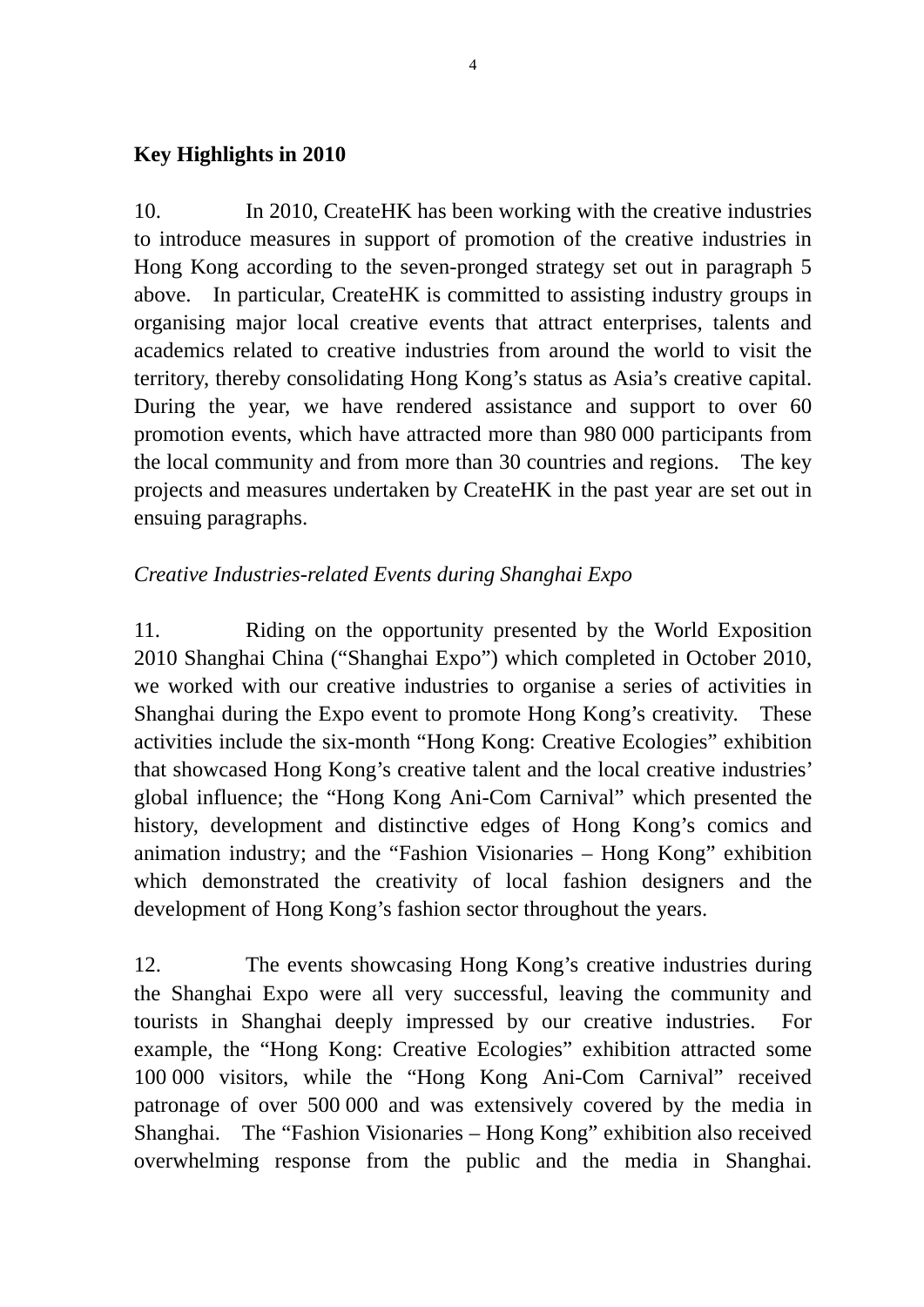Re-runs of some of these events in Shanghai and in other parts of Mainland China will be arranged to keep up with the momentum generated.

## *Nurturing Talents*

13. CreateHK continued to develop programmes that help nurture the next generation creative talent for Hong Kong. With our funding support, the "Film and Animation Teaching Kit" for the New Senior Secondary Curriculum was launched to secondary schools in September 2010 to help enrich secondary students' knowledge in art creation and appreciation through animation and films. Around 150 schools have committed to using the teaching kit in their lessons, and the kit is expected to benefit 15 000 students in the 2010-11 academic year. On the other hand, the one-year full-time Film Professionals Training Programme, operated by the Federation of Hong Kong Filmmakers and with our funding support, was launched in September 2010 to train up much needed manpower for the local film industry. About 150 young persons have been admitted to the programme at its first intake.

14. We have also provided funding support to the Association of Accredited Advertising Agencies of Hong Kong (HK4As) to re-run the "HK4As Student Internship Programme" and "HK4As Graduate Trainee Programme" in 2010, offering some 120 on-the-job exposure opportunities to tertiary students and graduates aspired to enter the advertising business. In view of the positive response, the HK4As has obtained CSI funding support to launch the 2011 edition of the two programmes.

## *Promotion in the Mainland*

15. CreateHK worked extensively with the industries and our strategic partners in promoting Hong Kong's creative industries in the Mainland in the past year. CreateHK collaborated with the Film Development Council (FDC) in organising the "Hong Kong Film Retrospective" in Guangzhou and Shanghai to enhance the understanding and appreciation of Mainland audience about Hong Kong films. A total of over 20 acclaimed Hong Kong films were shown during the two films shows. The turnout of the events were encouraging, with a total attendance of more than 7 000 audience. CreateHK is also participating in the first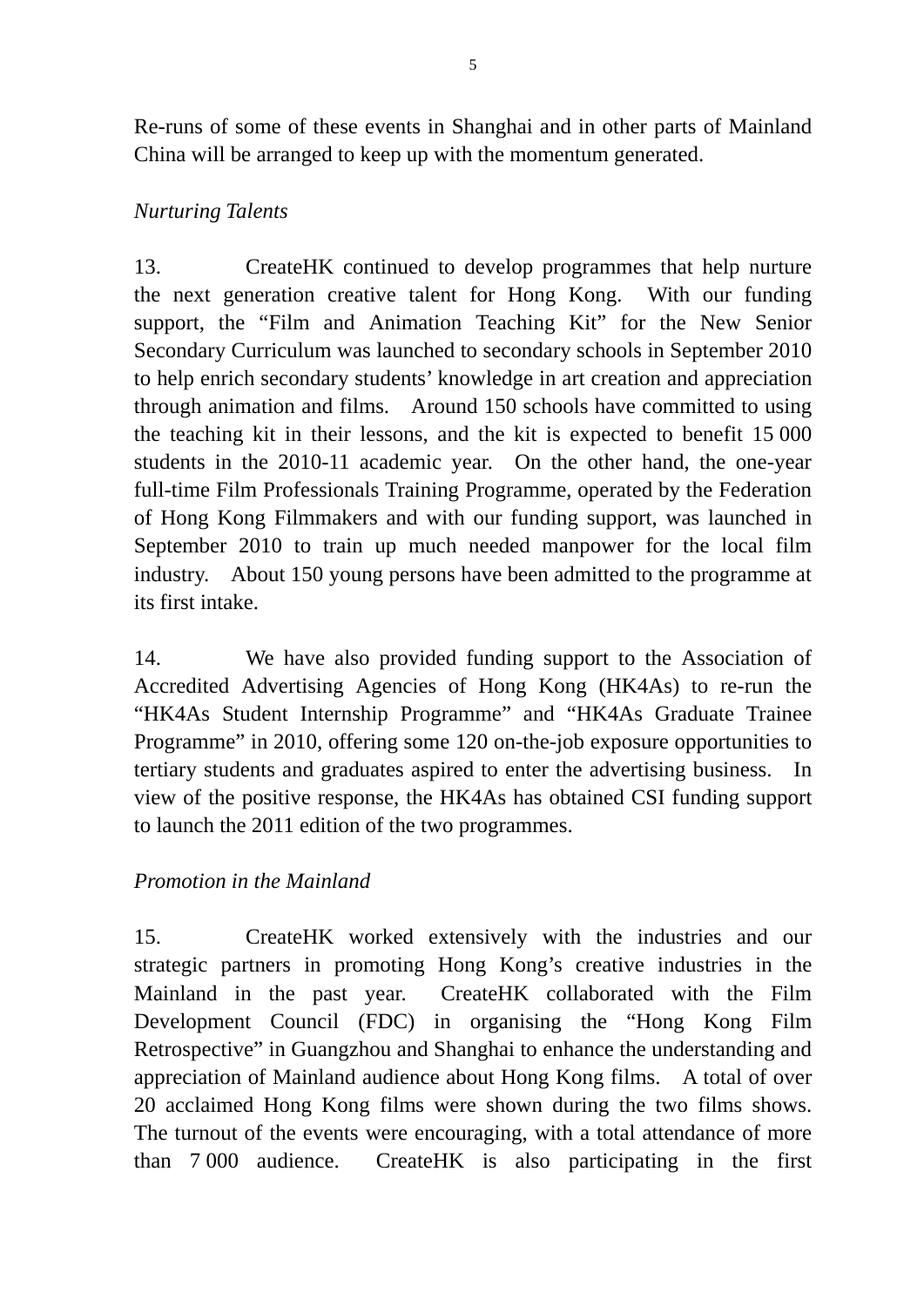"Guangdong – Hong Kong – Macao Youth Film Festival", to be held in the three cities from November 2010 to January 2011, to encourage film exchange and collaboration amongst the younger generation filmmakers, and establish a wide film financing network for film projects initiated by young filmmakers.

16. On the design front, CreateHK collaborated with the Hong Kong Trade Development Council (TDC) to organise the "Hong Kong Design and Branding Seminar Series" in the Pearl River Delta region to promote Hong Kong design and branding services to enterprises in the area. Following the successful debut in 2009, the 2010 series extended its coverage to Humen, Jiangmen, Guangzhou and Xiamen during June to September 2010 to further extend the project's reach, thus helping our design sector to further explore new market in the Mainland.

# *Overseas Promotion*

17. CreateHK was actively involved in promoting Hong Kong's creative industries overseas. We participated in the Venice Film Festival held in September 2010 in collaboration with the FDC to promote Hong Kong films to the international audience. Hong Kong films were well received in Venice. Apart from local director John WOO receiving the Gold Lion for Lifetime Achievement Award, six Hong Kong-produced films received invitation to participate in the various activities held during the festival.

18. In addition, with funding support from the CSI, the Hong Kong Institute of Architects (HKIA) participated in the 2010 Venice Architecture Biennale, which is one of the most prestigious architectural exhibitions in the world. A Hong Kong pavilion set up by the HKIA attracted over 40 000 visitors and provided excellent opportunities for the local architectural industry to exchange with their overseas counterparts, showcase their creativity and develop overseas market. As a result, a response exhibition will be held in Hong Kong from April to June 2011.

## *International Awards and Competitions*

19. In 2010, CreateHK worked with the industries to support local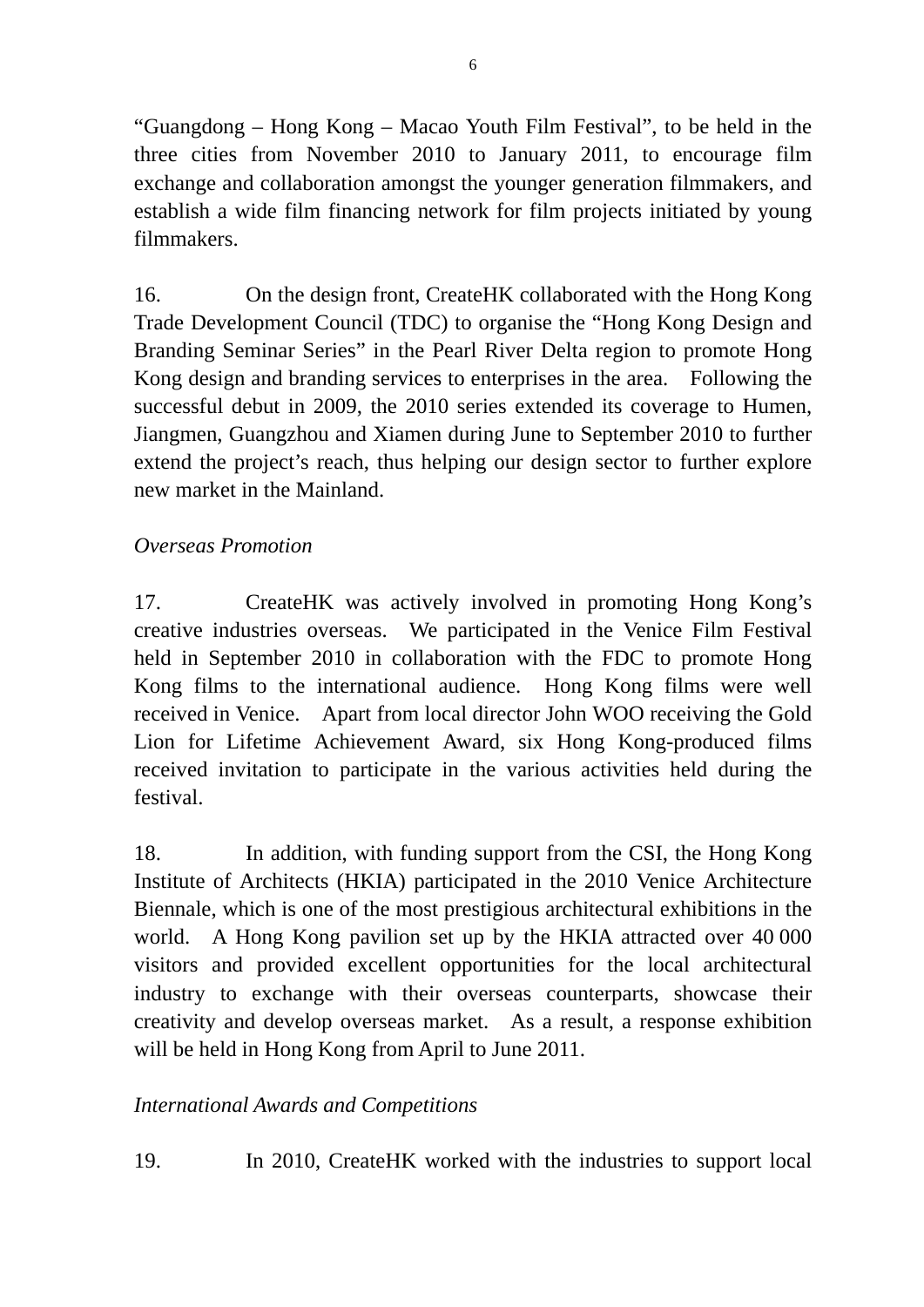creative talents and creative works to take part in renowned international competitions and promotional events. This is to provide opportunities for them to gain exposure and recognition abroad, so as to raise the profile of Hong Kong's creative industries as well as the city's position as a creative capital in the international arena. This initiative includes supporting recipients of the HK4As Kam Fan Awards to participate in top-class international advertising awards, and young advertising talents to take part in overseas young creative competitions; support local films to take part in international film festivals; and encouraging local animation works to participate in regional animation competitions.

20. Our efforts in 2010 have borne fruit. Hong Kong advertising talents won 10 awards at this year's Cannes Lions International Advertising Festival, including one silver and three bronze awards won by talents sponsored by CreateHK, while the young advertising talents supported also won a bronze prize at this year's Young Spikes held in Singapore in September. This is complemented by "Echoes of the Rainbow", a film financed by FDF, which received the award of Crystal Bear for the Best Feature Film in the Generation Section of the  $60<sup>th</sup>$  Berlinale 2010, amongst other awards won. A locally-produced animation also won the Encouragement Award at the 2010 DigiCon6 Awards held in Japan, which marked the third consecutive year for Hong Kong to win major awards in this regional competition.

#### *Creative Events*

21. CreateHK has been supporting the organisation of creative events in Hong Kong that would serve the duo purpose of fostering a creative atmosphere in the local community, as well as attracting talents from the region to Hong Kong for exchange and collaboration. During the year, we supported the Hong Kong Institute of Contemporary Culture (HKICC) to organise the inaugural "Make a Difference" (MaD) Forum to encourage youngsters to develop creative thinking skills, ignite their entrepreneurial spirit and inspire them to think big and international. With the success of MaD in 2010, the CSI is sponsoring the MaD 2011, to be held in January 2011, to sustain the efforts and further build up the branding of the event as a prestigious youth creative event in the region.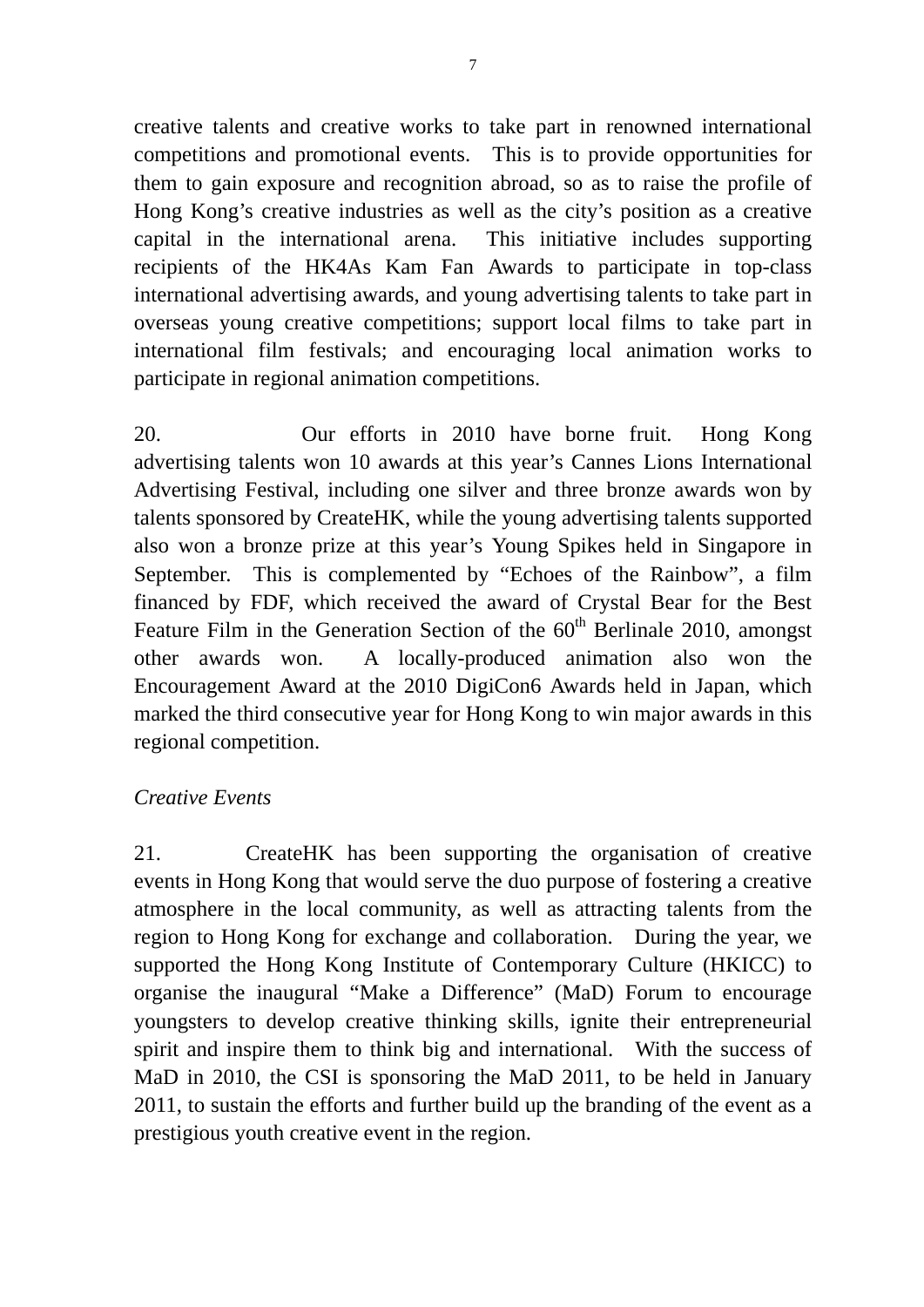22. We have been supporting through DSI the organisation of the "Business of Design Week" (BoDW). The event organised by the HKDC has become the largest annual design event in Asia and one of the leading design events in the world. The BoDW 2010, held between November and December 2010 and with Japan as the partner country, comprised forums, seminars, exhibitions, awards presentations and networking events, and attracted some 50 000 attendees and visitors. Riding on the success of the BoDW, HKDC has secured Germany as the BoDW partner country in 2011.

23. We also supported the Ambassadors of Design to organise the annual DETOUR which complemented the BoDW 2010. The DETOUR 2010 was held in November at the Former Victoria Prison with an aim to arouse a wider public interest in design, encourage cross-disciplinary and cross-border dialogue between design professionals across the region, and promote creativity among local students and youth through participation. This year's DETOUR was a huge success with a patronage of over 45 000 over a two-week period, and has proven to be a platform for the general public to appreciate and participate in the creative process.

## *Creative Cluster*

24. During the year, we successfully selected the organisation to revitalise and operate the Former Hollywood Road Police Married Quarters as an iconic landmark for driving the development of creative industries in Hong Kong. The site will become a local focal point for future creative industries activities. We will shortly apply for funding from the Finance Committee for the revitalisation of the site.

## **CreateHK's Work in 2011**

25. Looking towards 2011, CreateHK will continue its efforts to drive the development of Hong Kong's creative industries following the seven-pronged strategies promulgated, and in collaboration with the industries as well as our strategic partners. The focus will be on supporting the organisation of signature events that consolidate Hong Kong's position as the regional creative capital, assisting the industries to explore outside markets, and nurturing local creative talents to sustain the continued growth of the local industries.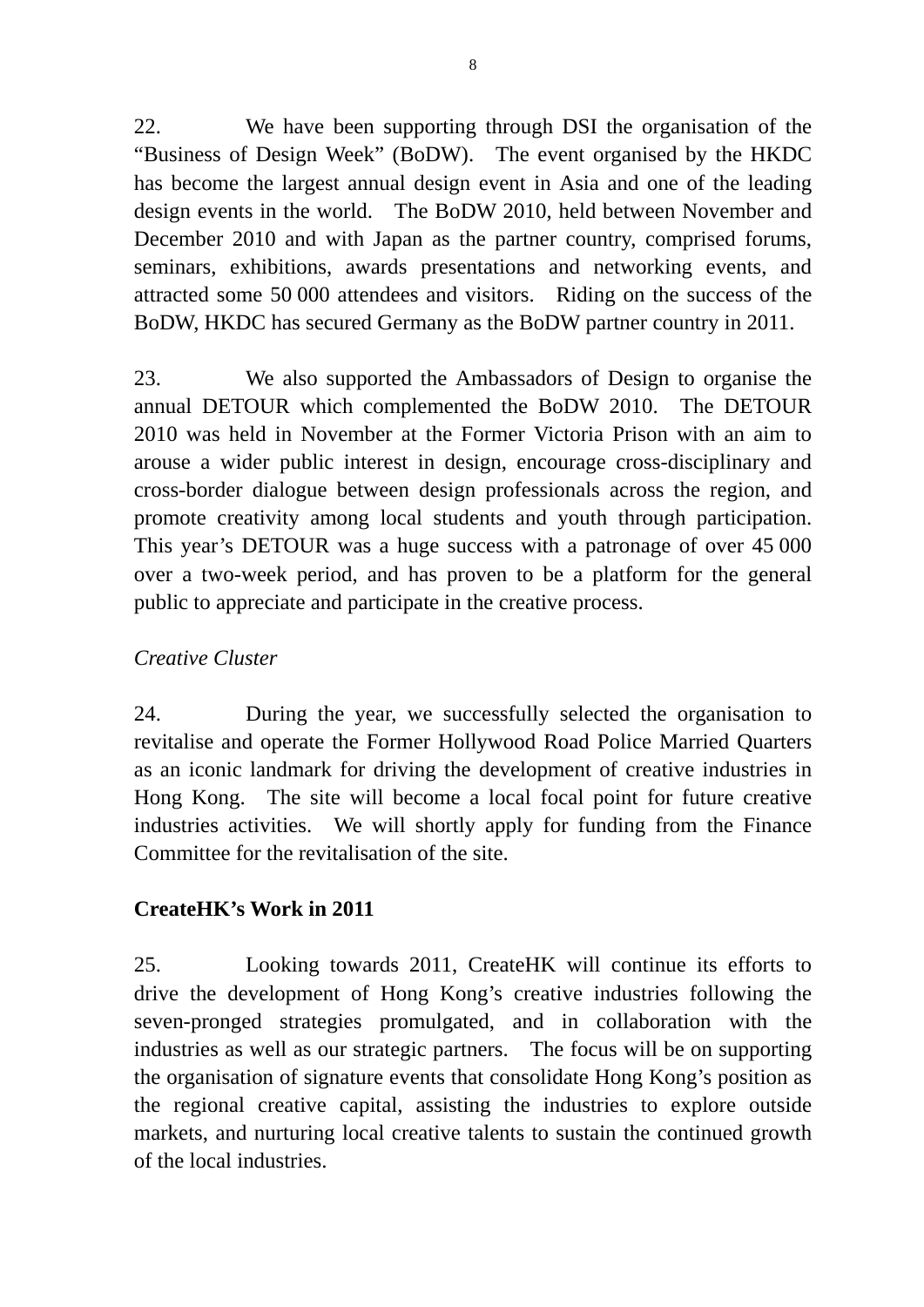#### *Signature Events to be held in 2011*

26. The annual Entertainment Expo each year puts together major events in the field of film, television, music and digital entertainment for synergy and momentum. It has developed into one of the most prestigious and prominent entertainment events to be held in Asia. For the Entertainment Expo 2011, CreateHK will sponsor the debut of two new signature events for the music and television industries respectively, namely the Hong Kong Asian-Pop Music Festival (HKAMF) and the Asia Rainbow TV Awards (ARTVA), which will add to the list of exciting events to be held during the Expo. HKAMF offers an excellent exchange platform for top performers from seven countries and territories (including Hong Kong) in the region to stage a music extravaganza, as well as for aspiring artistes who will compete for the title of the next supernova; while ARTVA aims to recognise the best TV programme productions in Asia. The two events are to be held in March 2011.

27. CreateHK will also sponsor the first-of-its-kind Asian Online Games Awards to honour outstanding online games and foster Hong Kong as Asia's game facilitating hub. The event is to be held in mid 2011, with participation from nine countries and regions in Asia. The long-term goal of the awards is to pave way for the development of a regional game distribution market in Hong Kong in future.

28. Riding on the success of the Hong Kong Mobile Film Festival and the rapid development of mobile film as a new creative media form, we will sponsor the organisation of Hong Kong's first international mobile film festival, to be held in March 2011, to recognise the rapid development of mobile films around the world. With entries from ten countries and regions, including Hong Kong, the Mainland, Korea, Germany, France, Greece, Spain, Morocco, Brazil and Australia, the festival will promote Hong Kong's position as a platform for international exchange in mobile film.

29. For the first time, Hong Kong will host the SIGGRAPH Asia in December 2011, a regional congress for practitioners from the computer animation and graphics, interactive technologies and other digital entertainment fields to gather together for exchange and collaboration. The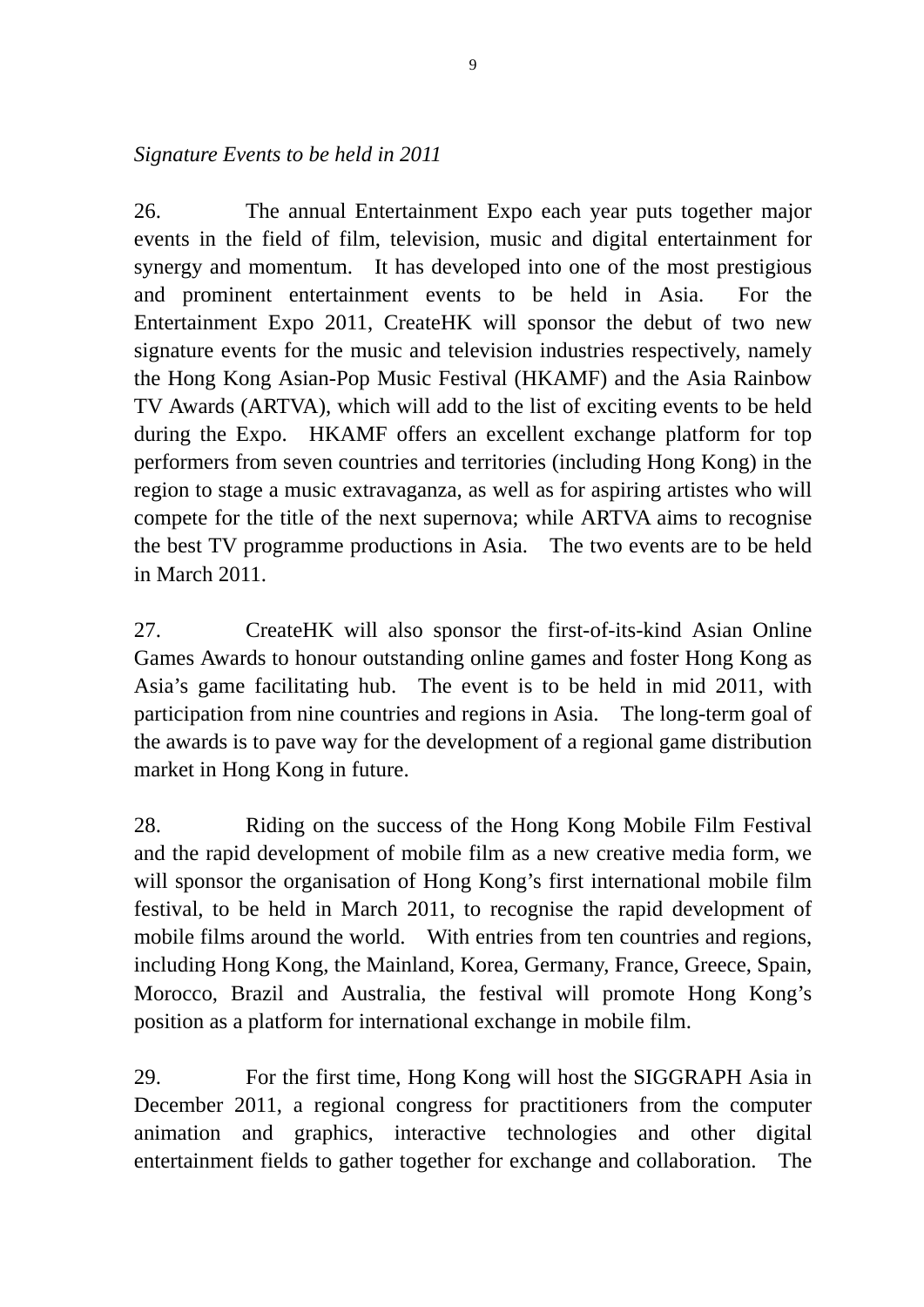conference will also provide capability building and networking opportunities for local talent, as well as foster Hong Kong's position as a regional hub for the businesses. It is expected that more than 2 500 visitors will be attracted to attend the event in Hong Kong.

30. By supporting a series of large scale creative events to be held in Hong Kong throughout the year, we have an eventful annual calendar of creative activities, as set out in the **Annex**. We will continue to encourage and support the organisation of creative events in Hong Kong to further enrich the annual calendar and to strengthen our position as the creative capital in Asia.

## *Other Initiatives in 2011*

31. We are sponsoring the Hong Kong Arts Centre to organise a large scale comics exhibition which will feature 15 successful and aspiring local comic artists at the Angoulême International Comics Festival, the most established comics festival in Europe to be held in end January 2011, to showcase the creativity of Hong Kong comics. With 200 000 visitors including international comics publishers and artists every year, the festival will provide an excellent platform for Hong Kong comics artists to communicate with their overseas counterparts with a view to develop future collaborations, build up the image of Hong Kong comics internationally as well as to explore overseas markets.

32. CreateHK is planning to support Hong Kong filmmakers to participate in the 2011 Berlinale in February to enhance exchanges between Hong Kong filmmakers and their European counterparts. We are also working on a Chinese film festival in Dublin, Ireland, during the Dublin Chinese New Year Festival in view of the increasing interest of Irish audience in Chinese and Hong Kong films. These projects are expected to help promote Hong Kong films as well as local film talents in the European market.

33. CreateHK is committed to help our creative industries explore market opportunities in the Mainland under the existing frameworks, including the CEPA and the Framework Agreement on Hong Kong / Guangdong Co-operation. In this regard, we are planning a series of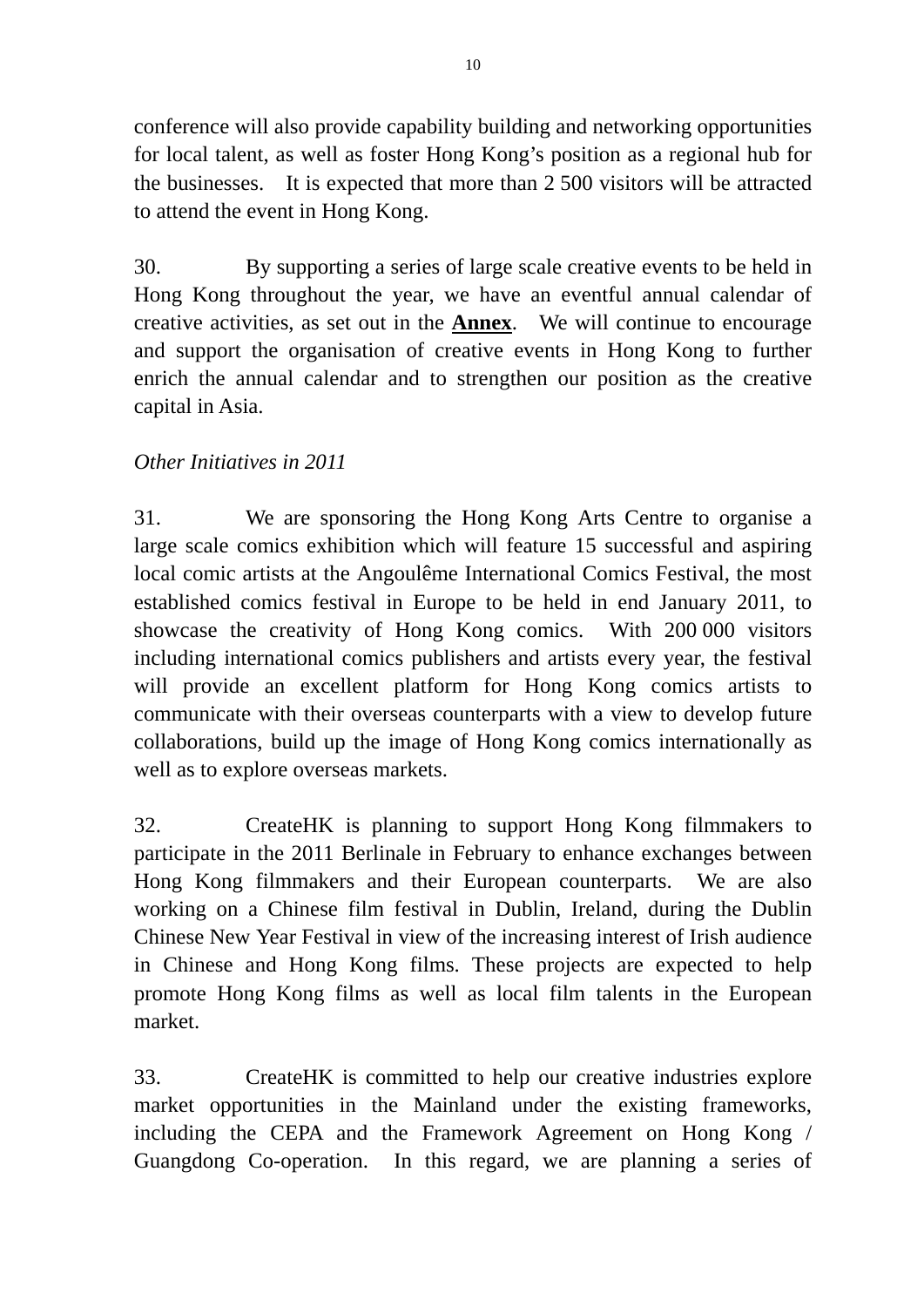promotional and business matching activities as well as delegation visits to the Mainland for our creative sectors including film, design, digital entertainment, comics and animation, etc.

#### **Conclusion**

34. We welcome advice on measures to promote creative industries in Hong Kong and feedback on the work of CreateHK.

Communications and Technology Branch Commerce and Economic Development Bureau January 2011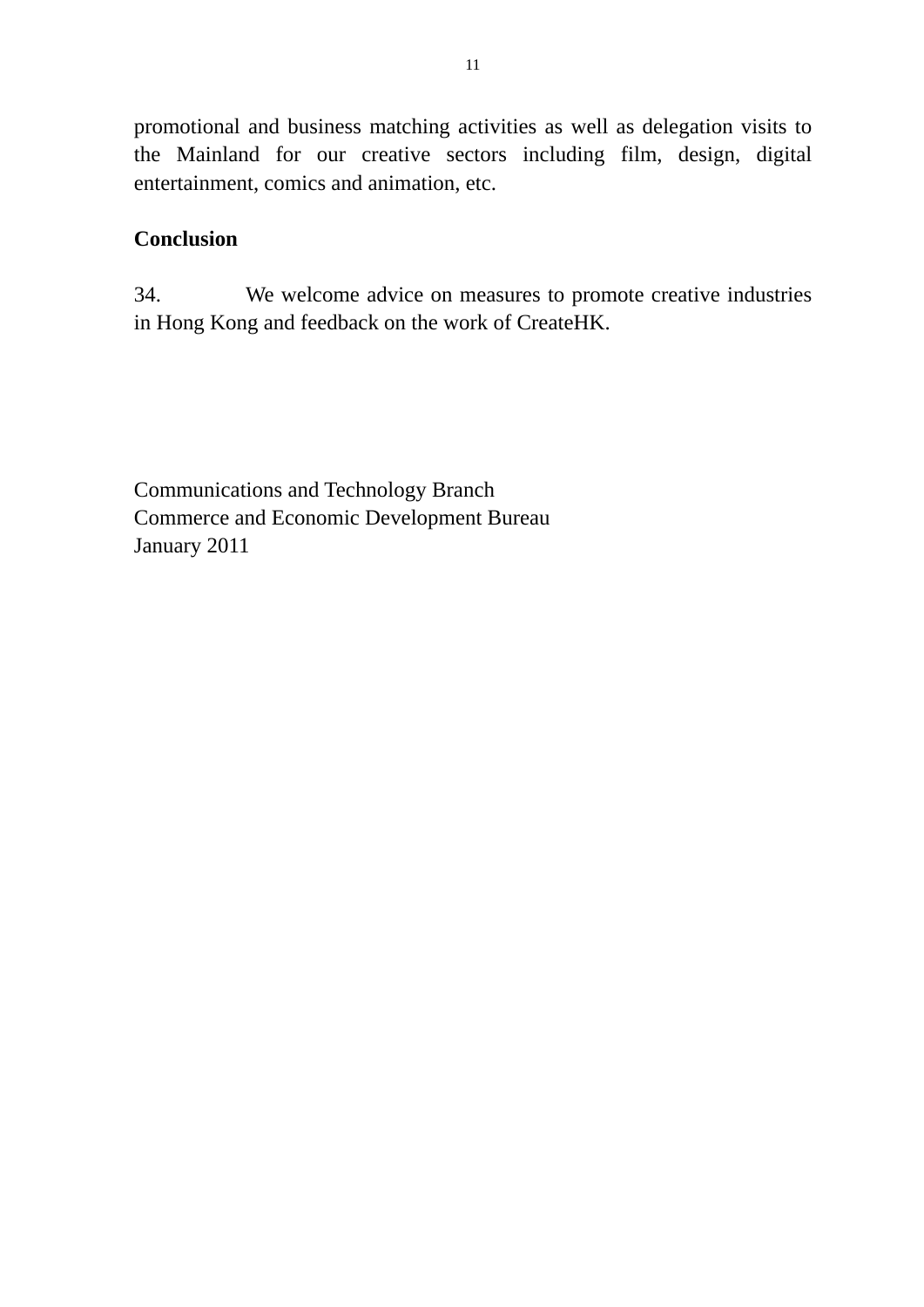| <b>Event</b>                                                                                                                                                                                                                                                                                                                               | Organiser                                                                                 |
|--------------------------------------------------------------------------------------------------------------------------------------------------------------------------------------------------------------------------------------------------------------------------------------------------------------------------------------------|-------------------------------------------------------------------------------------------|
| <b>January</b>                                                                                                                                                                                                                                                                                                                             |                                                                                           |
| Make a Difference (MaD) Youth Forum 2011<br>A three-day event of talks, workshops and activities<br>to develop youngsters' ability to use their creative<br>skills, ignite their entrepreneurial spirit and inspire<br>them to think big and international. The first MaD<br>Award will also be presented on the last day of the<br>forum. | Hong Kong Institute of<br><b>Contemporary Culture</b><br>(HKICC)                          |
| <u> Kaleidoscope – History of Hong Kong Comics</u><br>Touring Exhibition at Angouleme International<br><b>Comics Festival, France</b><br>A series of exhibition, seminar and live drawing<br>performance to introduce the development of Hong<br>Kong comics since 1960s to the international<br>audience.                                 | Hong Kong Arts<br>Centre                                                                  |
| The 4 <sup>th</sup> Hong Kong Mobile Film Festival<br>A festival comprising competition, forum and<br>workshop to promote mobile film among the industry<br>practitioners and public.                                                                                                                                                      | <b>Hong Kong Wireless</b><br>Telecommunication<br><b>Industry Association</b><br>(HKWTIA) |
| <b>February</b>                                                                                                                                                                                                                                                                                                                            |                                                                                           |
| <u> Hong Kong: Creative Ecologies – Business, Living,</u><br><b>Creativity</b><br>The Hong Kong edition of the successful exhibition<br>held during the Shanghai Expo period to showcase<br>Hong Kong's creative talent and global influence.<br>The exhibition will be held at the Hong Kong<br>Heritage Museum.                          | Hong Kong Design<br>Centre (HKDC)                                                         |

# **2011 Annual Calendar of Creative Events Supported by CreateHK**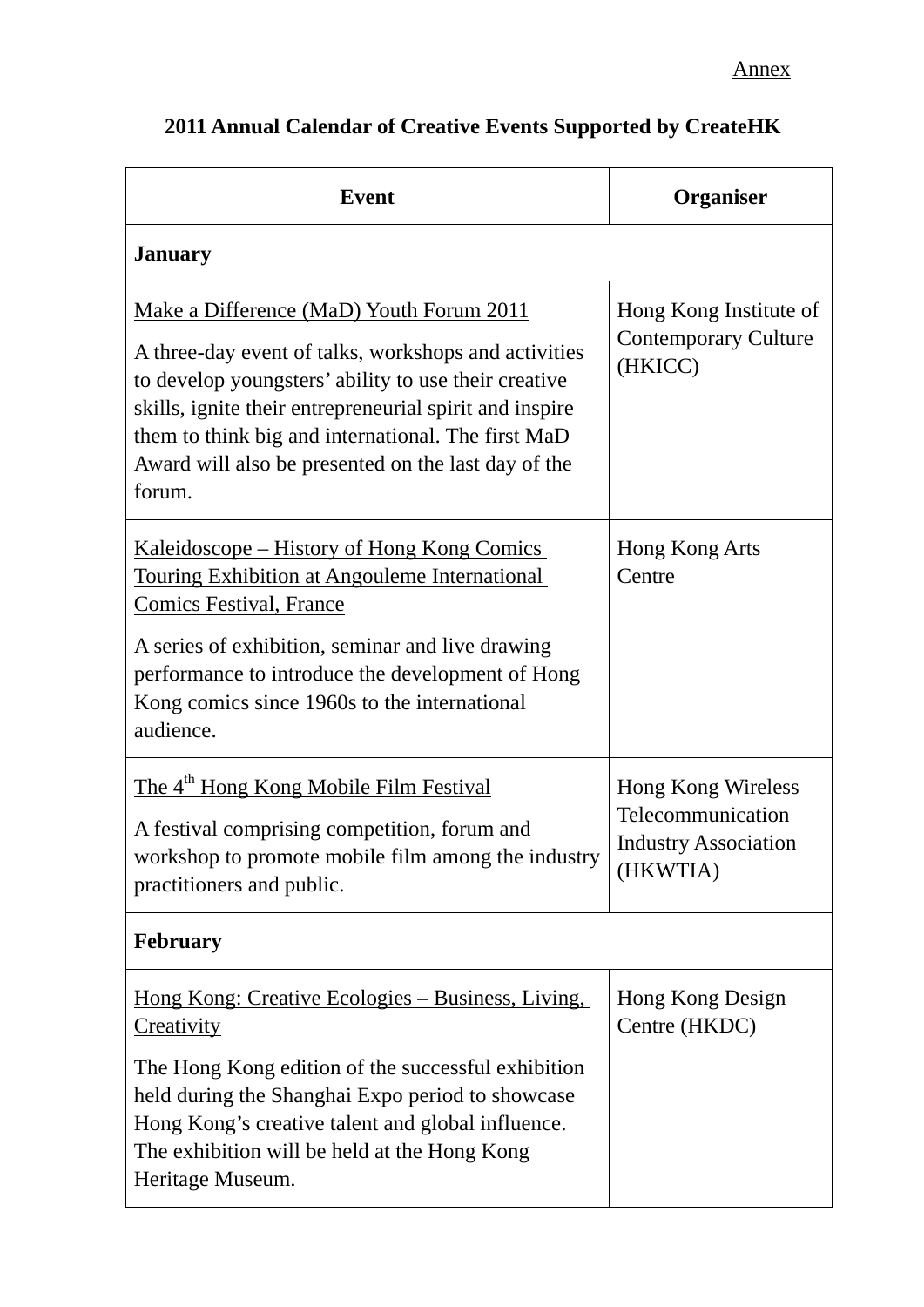| <b>Event</b>                                                                                                                                                                                                                                                                                                                                                                                                                                                                                     | <b>Organiser</b>                                                              |
|--------------------------------------------------------------------------------------------------------------------------------------------------------------------------------------------------------------------------------------------------------------------------------------------------------------------------------------------------------------------------------------------------------------------------------------------------------------------------------------------------|-------------------------------------------------------------------------------|
| <b>March</b>                                                                                                                                                                                                                                                                                                                                                                                                                                                                                     |                                                                               |
| <b>Entertainment Expo</b><br>Entertainment Expo Hong Kong brings together key<br>events in Hong Kong's entertainment calendar for<br>film, television, digital entertainment, music and<br>other cutting-edge elements. The month-long Expo<br>provides a platform of spectacular events for<br>business deals, screenings, recognition of industry<br>excellence and entertainment. It attracts key industry<br>players from across the region to visit and carry out<br>exchange in Hong Kong. | Hong Kong Trade<br>Development Council<br>(HKTDC)                             |
| Hong Kong International Film & TV Market<br>(FILMART)<br>FILMART is the premier film industry event in Asia<br>and one of the world's leading events of its kind.<br>Renowned producers, distributors, investors and<br>professionals from around the world use FILMART<br>to launch promotions, network with key industry<br>players and negotiate deals. The 2010 edition<br>attracted over 540 exhibitors and nearly 5,000<br>visitors from 51 countries and regions.                         | <b>HKTDC</b>                                                                  |
| <b>Hong Kong International Film Festival (HKIFF)</b><br>One of Asia's premier film festivals, the HKIFF<br>attracts filmmakers, film professionals and film<br>lovers from around the world. Screening over 290<br>titles from about 50 countries and regions in 11<br>major cultural venues, together with other associate<br>programmes such as exhibitions, seminars and<br>forums, etc, the festival to be held in March 2011 is<br>expected to attract patronage of some 600 000.           | Hong Kong<br><b>International Film</b><br><b>Festival Society</b><br>(HKIFFS) |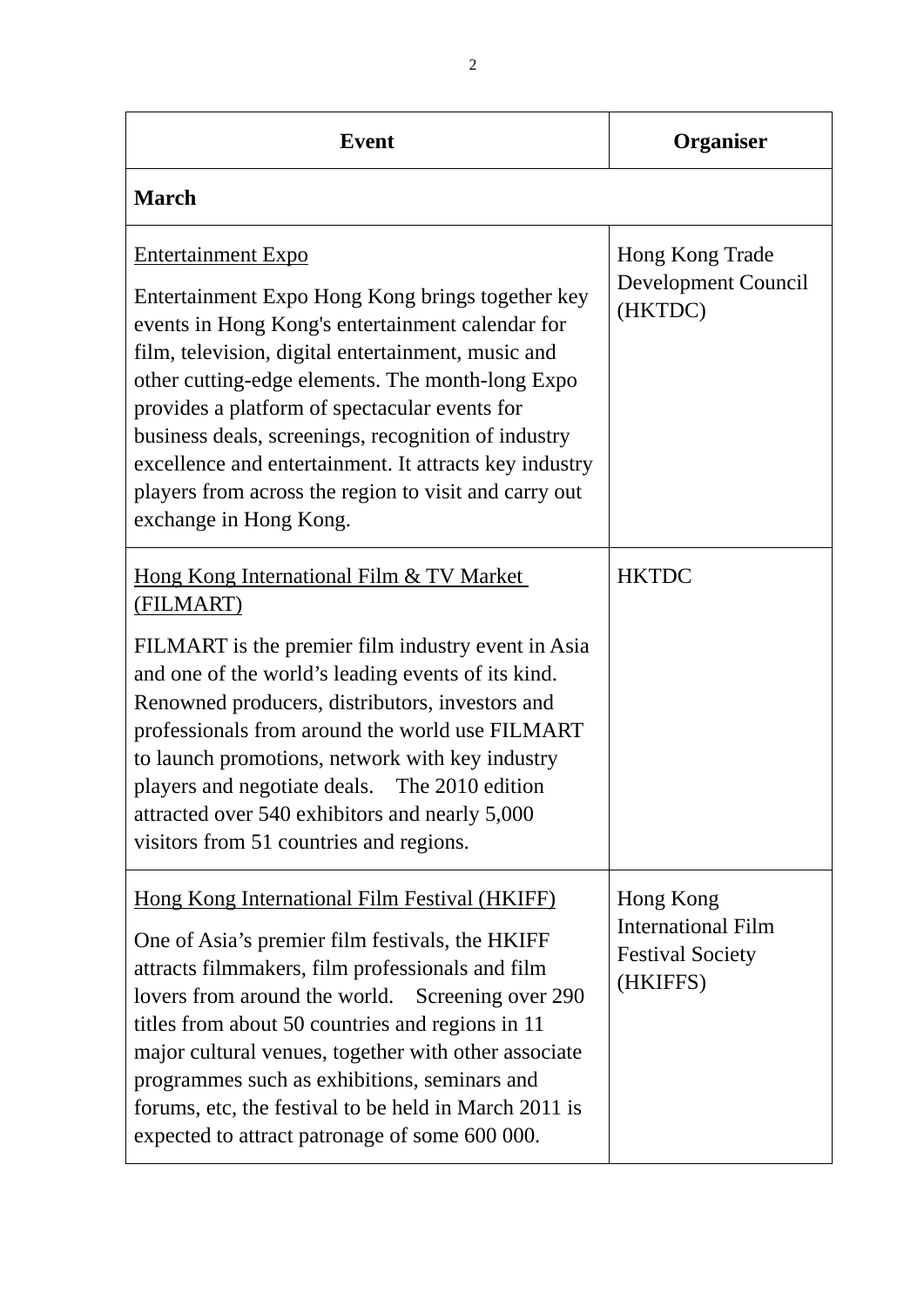| <b>Event</b>                                                                                                                                                                                                                                                             | <b>Organiser</b>                                                                 |
|--------------------------------------------------------------------------------------------------------------------------------------------------------------------------------------------------------------------------------------------------------------------------|----------------------------------------------------------------------------------|
| Asian Film Awards (AFA)<br>The AFA honours outstanding achievement in Asian<br>movie industry. A jury panel of international<br>industry professionals selects the award winners each<br>year.                                                                           | <b>HKIFFS</b>                                                                    |
| <u> Hong Kong – Asia Film Financing Forum (HAF)</u><br>HAF is one of the most important film-financing<br>events in Asia. HAF brings together Asian<br>filmmakers and their film projects with top film<br>financiers, producers, investors, distributors and<br>buyers. | <b>HKIFFS</b>                                                                    |
| <b>Cross Industry Matching Showcase</b><br>A business matching activity to provide a platform<br>for cartoon and graphic designers to meet with small<br>and medium enterprises for business opportunities.                                                              | Innovative<br>Entrepreneur<br>Association                                        |
| <b>Asia Rainbow TV Awards</b><br>The first award in Hong Kong to recognize and<br>reward TV programming and production excellence<br>in Asia and showcase the capability of Hong Kong's<br>TV industry.                                                                  | Hong Kong<br><b>Televisioners</b><br>Association                                 |
| <u>Hong Kong Asian-Pop Music Festival</u><br>A festival featuring a music extravaganza and song<br>contest with top performers and recording artistes<br>from seven participating countries/territories.                                                                 | International<br>Federation of the<br>Phonographic Industry<br>(Hong Kong Group) |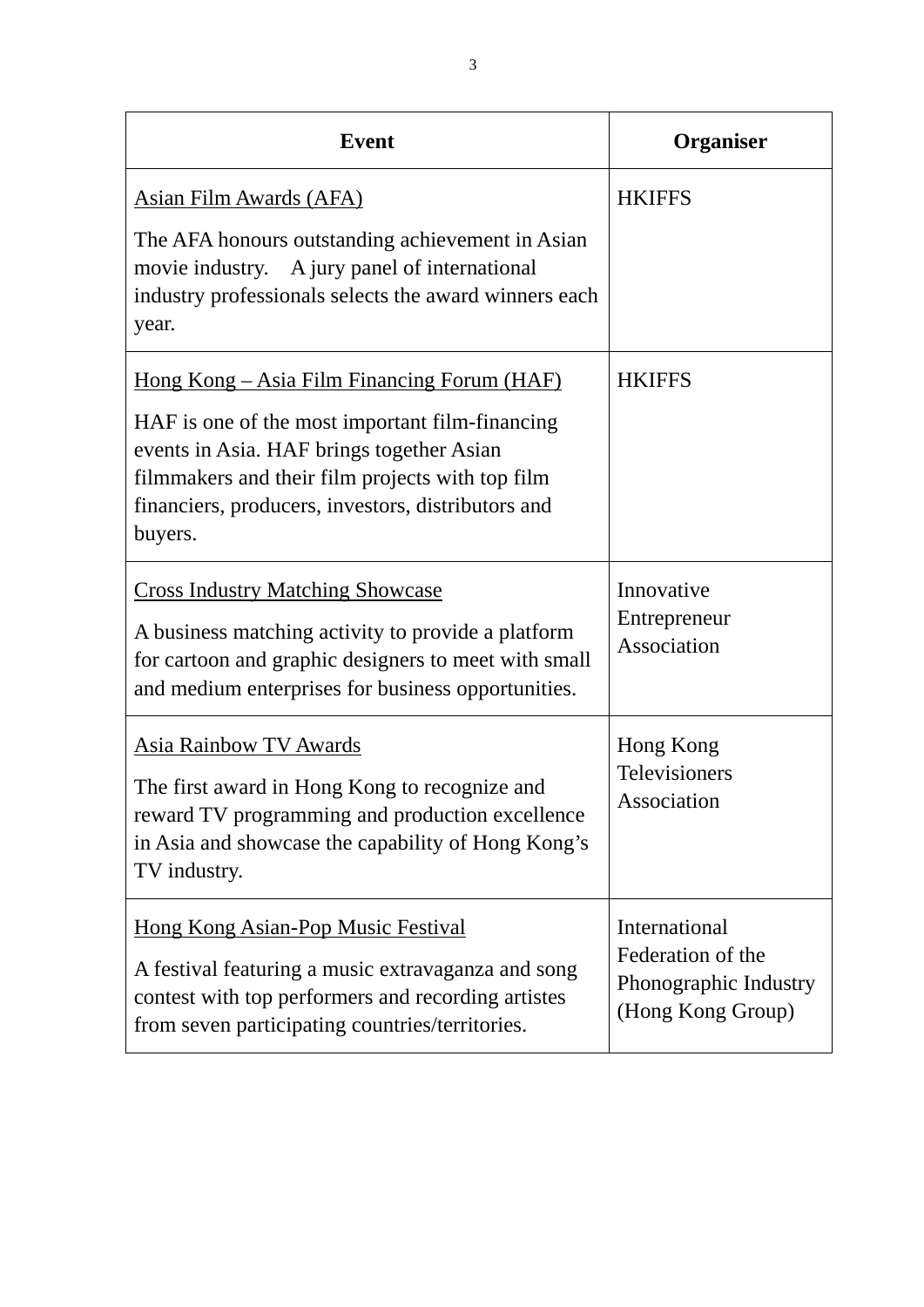| <b>Event</b>                                                                                                                                                                                                                                                                                                                                                                                                                                                                                                          | <b>Organiser</b>                                                                               |
|-----------------------------------------------------------------------------------------------------------------------------------------------------------------------------------------------------------------------------------------------------------------------------------------------------------------------------------------------------------------------------------------------------------------------------------------------------------------------------------------------------------------------|------------------------------------------------------------------------------------------------|
| <b>Hong Kong International Mobile Film Awards</b><br>A competition rides on the Hong Kong Mobile Film<br>Festival to provide a platform for international<br>exchange on mobile films by inviting entries from 10<br>countries/regions to compete for international<br>excellence.                                                                                                                                                                                                                                    | <b>HKWTIA</b>                                                                                  |
| Hong Kong participation in ADFEST<br>The winners of HK4As Kam Fan Awards will<br>participate in the ADFEST under the sponsorship of<br>CreateSmart Initiative to gain international exposure.                                                                                                                                                                                                                                                                                                                         | The Association of<br><b>Accredited Advertising</b><br><b>Agencies of Hong</b><br>Kong (HK4As) |
| <b>Animation Lab</b><br>A series of seminar, screening and master class<br>conducted by the world-renowed Gobelins I'ecole de<br>l'image of France will be organized in Hong Kong to<br>nurture the local emerging and professional<br>animators. Scholarship will also be provided to the<br>best two students in the master class to attend<br>Gobelins' summer classes to exchange with<br>worldwide animators and learn to gain a better<br>understanding of the elements contributed to<br>successful animation. | Hong Kong Arts<br>Centre                                                                       |
| <u>Hong Kong Short Film: New Action Express</u><br>A supporting scheme for winners of local short film<br>competitions to participate in international short film<br>festivals throughout the year. Sponsorship will also<br>be provided to other short film producers who have<br>been invited to compete in these international<br>festivals.                                                                                                                                                                       | Hong Kong Arts<br>Centre                                                                       |
| April                                                                                                                                                                                                                                                                                                                                                                                                                                                                                                                 |                                                                                                |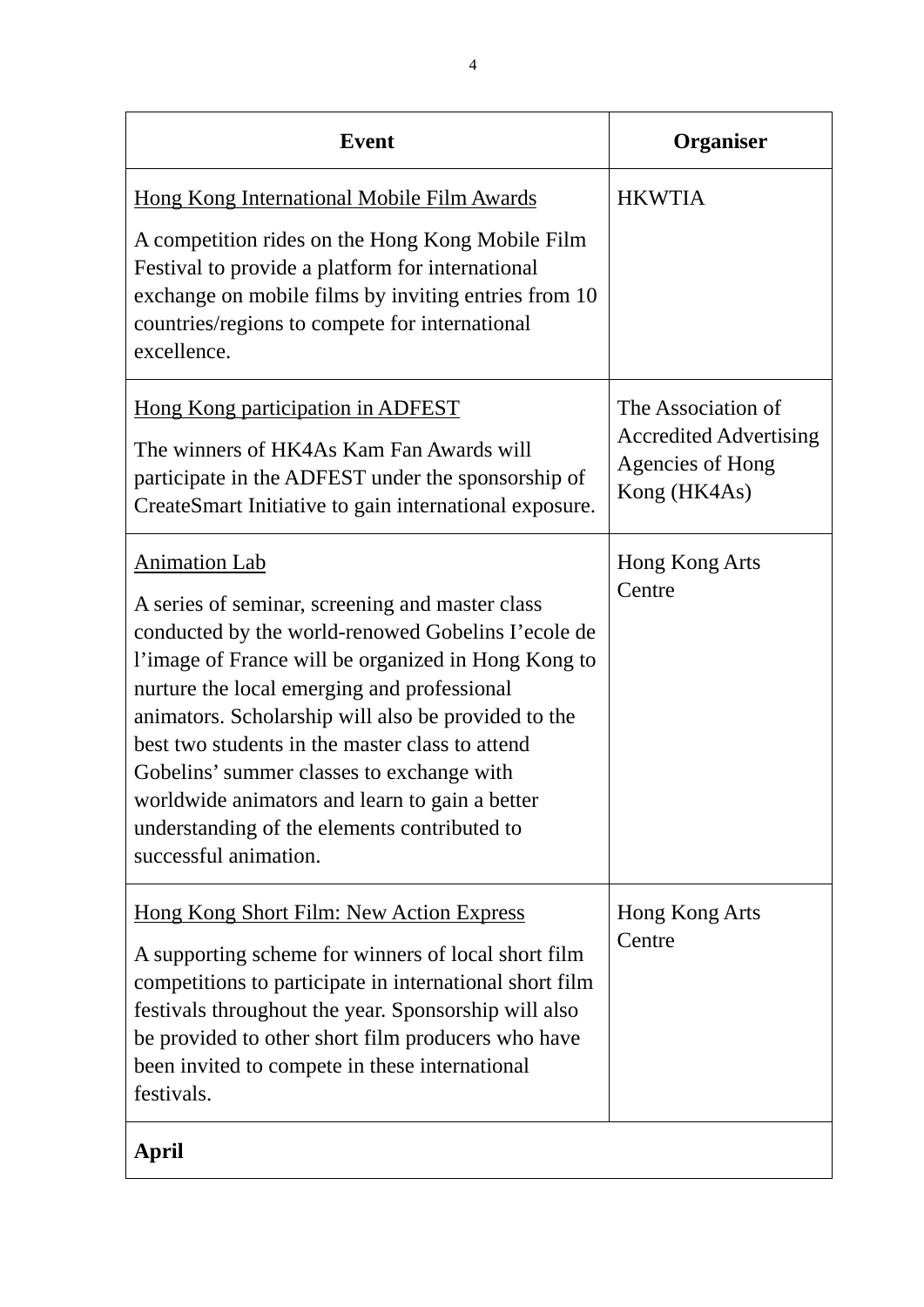| <b>Event</b>                                                                                                                                                                                                                                                                                                                | <b>Organiser</b>                            |
|-----------------------------------------------------------------------------------------------------------------------------------------------------------------------------------------------------------------------------------------------------------------------------------------------------------------------------|---------------------------------------------|
| <u>Hong Kong Film Awards</u><br>The Hong Kong Film Awards promotes Hong Kong<br>film, recognises outstanding achievement, and<br>encourages industry excellence. The award winners<br>are voted by industry professionals and the awards<br>presentation ceremony is one of Asia's leading film<br>industry events.         | Hong Kong Film<br><b>Awards Association</b> |
| Response Exhibition of the 12 <sup>th</sup> Venice Biennale<br><b>International Architecture Exhibition</b><br>The local edition of the Hong Kong exhibition at the<br>prestigious architecture exhibition to present the<br>creativity of Hong Kong architects to the local<br>community.                                  | Hong Kong Institute of<br>Architects        |
| <b>Hong Kong Smartphone Popularity Contest</b><br>A contest that involves public voting to select and<br>recognize the most popular advertising and<br>marketing campaigns using smartphone and mobile<br>media. Seminars and roadshows will also be held<br>before and after the contest to promote mobile<br>advertising. | <b>HKWTIA</b>                               |
| <b>May</b>                                                                                                                                                                                                                                                                                                                  |                                             |
| <u>The EcoChic Design Award – Hong Kong</u><br>The event aims to increase awareness of sustainable<br>fashion and design with designers, retailers and<br>consumers in Hong Kong. It consists of a<br>competition, a business seminar, a fashion show gala<br>and a public exhibition.                                      | Green2greener                               |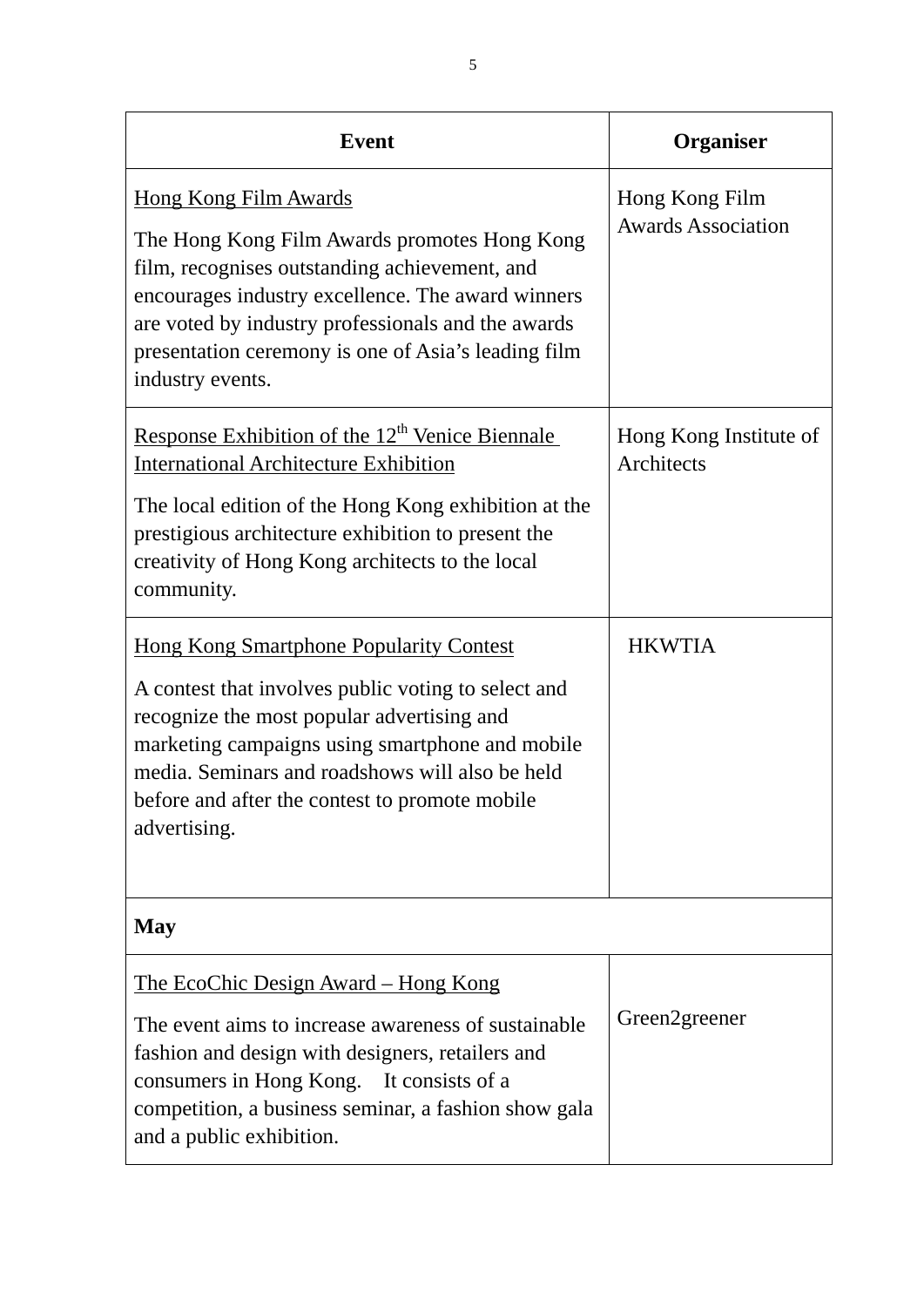| <b>Event</b>                                                                                                                                                                                                                                                                                                                                             | <b>Organiser</b>                              |
|----------------------------------------------------------------------------------------------------------------------------------------------------------------------------------------------------------------------------------------------------------------------------------------------------------------------------------------------------------|-----------------------------------------------|
| <b>HK4As Student Internship and Graduate Trainee</b><br>Programme 2011                                                                                                                                                                                                                                                                                   | HK4As                                         |
| The programmes offer 80 job openings for local<br>university students and fresh graduates to provide<br>them with genuine work experience for them to<br>better prepare for entering the advertising field.                                                                                                                                              |                                               |
| June                                                                                                                                                                                                                                                                                                                                                     |                                               |
| <b>Reinventing with Design (ReD)</b><br>A strategic platform that helps local industries and<br>designers stay ahead of shifting demands through an<br>intense programme. ReD comprises seminars,<br>workshops and a networking luncheon.                                                                                                                | <b>HKDC</b>                                   |
| Hong Kong participation in Cannes Lions<br><b>International Advertising Festival and Young Lions</b><br>The winners of HK4As Kam Fan Awards and<br><b>HK4As Young Creative Competition will participate</b><br>in the two major worldwide advertising competitions<br>under the sponsorship of CreateSmart Initiative to<br>gain international exposure. | HK4As                                         |
| <b>Asia Online Game Awards</b><br>The first-of-its-kind award scheme in Asia to<br>recognize the outstanding online games, with a view<br>to promoting Hong Kong as Asia's game facilitating<br>hub, and developing a game distribution market in<br>Hong Kong for Asia in the long run.                                                                 | Hong Kong Game<br><b>Industry Association</b> |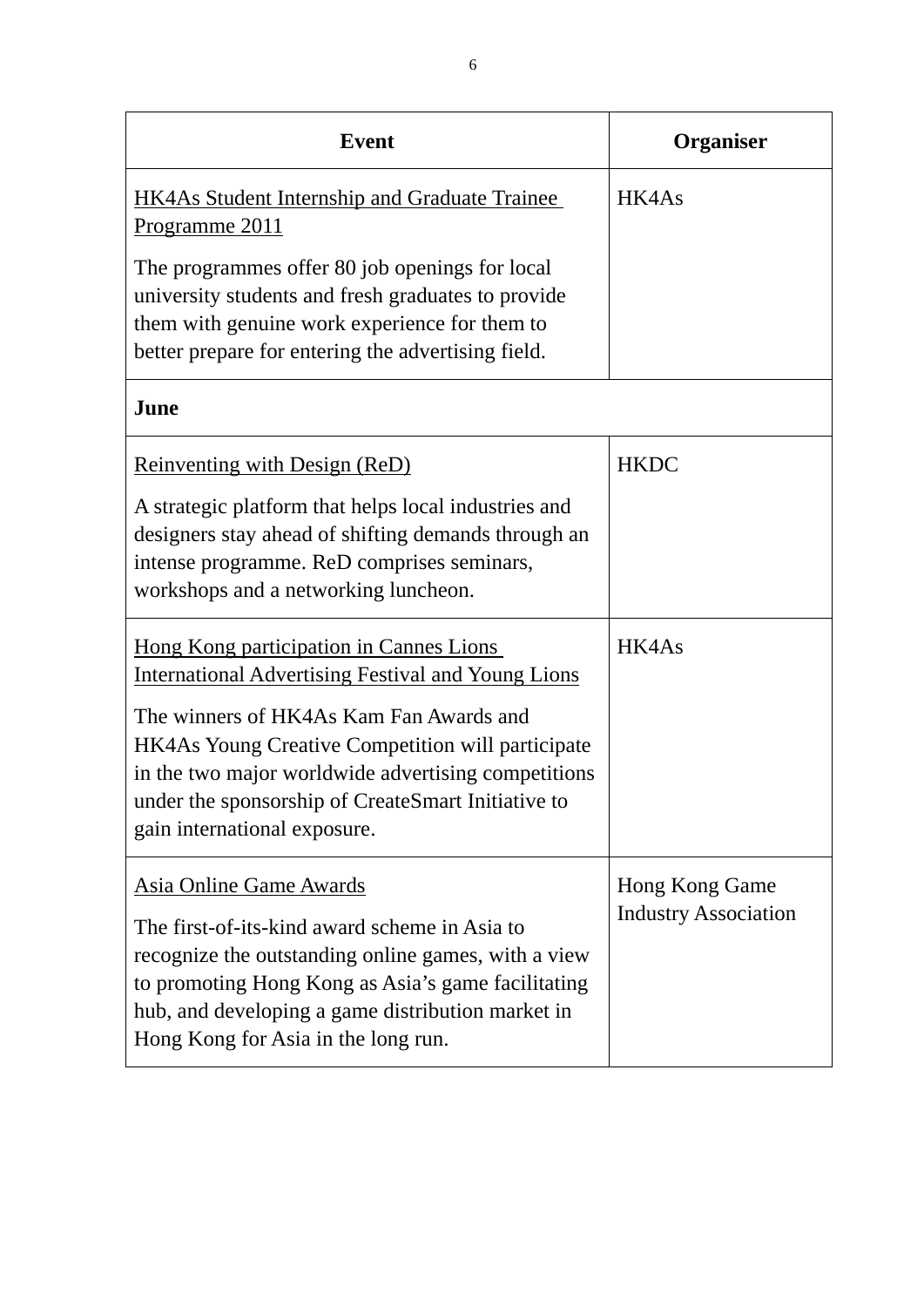| <b>Event</b>                                                                                                                                                                                                                                                                                                                                                                                                                                                                   | <b>Organiser</b>         |
|--------------------------------------------------------------------------------------------------------------------------------------------------------------------------------------------------------------------------------------------------------------------------------------------------------------------------------------------------------------------------------------------------------------------------------------------------------------------------------|--------------------------|
| Robocon 2011 Hong Kong Contest                                                                                                                                                                                                                                                                                                                                                                                                                                                 | <b>RTHK</b>              |
| A local contest with series of educational workshops<br>and seminars to promote creative design, IT and<br>engineering and to select winning team to compete in<br>the international contest held in Bangkok, Thailand<br>in August.                                                                                                                                                                                                                                           |                          |
| <b>September</b>                                                                                                                                                                                                                                                                                                                                                                                                                                                               |                          |
| <u>Hong Kong participation in Spikes Asia and Young</u><br><b>Spikes</b>                                                                                                                                                                                                                                                                                                                                                                                                       | HK4As                    |
| The winners of HK4As Kam Fan Awards and<br><b>HK4As Young Creative Competition will participate</b><br>in these major Asian advertising competitions under<br>the sponsorship of CreateSmart Initiative to gain<br>international exposure.                                                                                                                                                                                                                                     |                          |
| <b>November</b>                                                                                                                                                                                                                                                                                                                                                                                                                                                                |                          |
| <b>DETOUR</b><br>Meaning "Design Experience TOUR", DETOUR is a<br>two-week event comprising a series of activities to<br>arouse wider public interest in design and the local<br>design sector, encourage cross-disciplinary and<br>cross-border dialogue between local and overseas<br>design professionals and promote creativity among<br>Hong Kong students, youths and the community<br>through participation. The 2010 DETOUR was<br>held at the Former Victoria Prison. | Ambassadors of<br>Design |